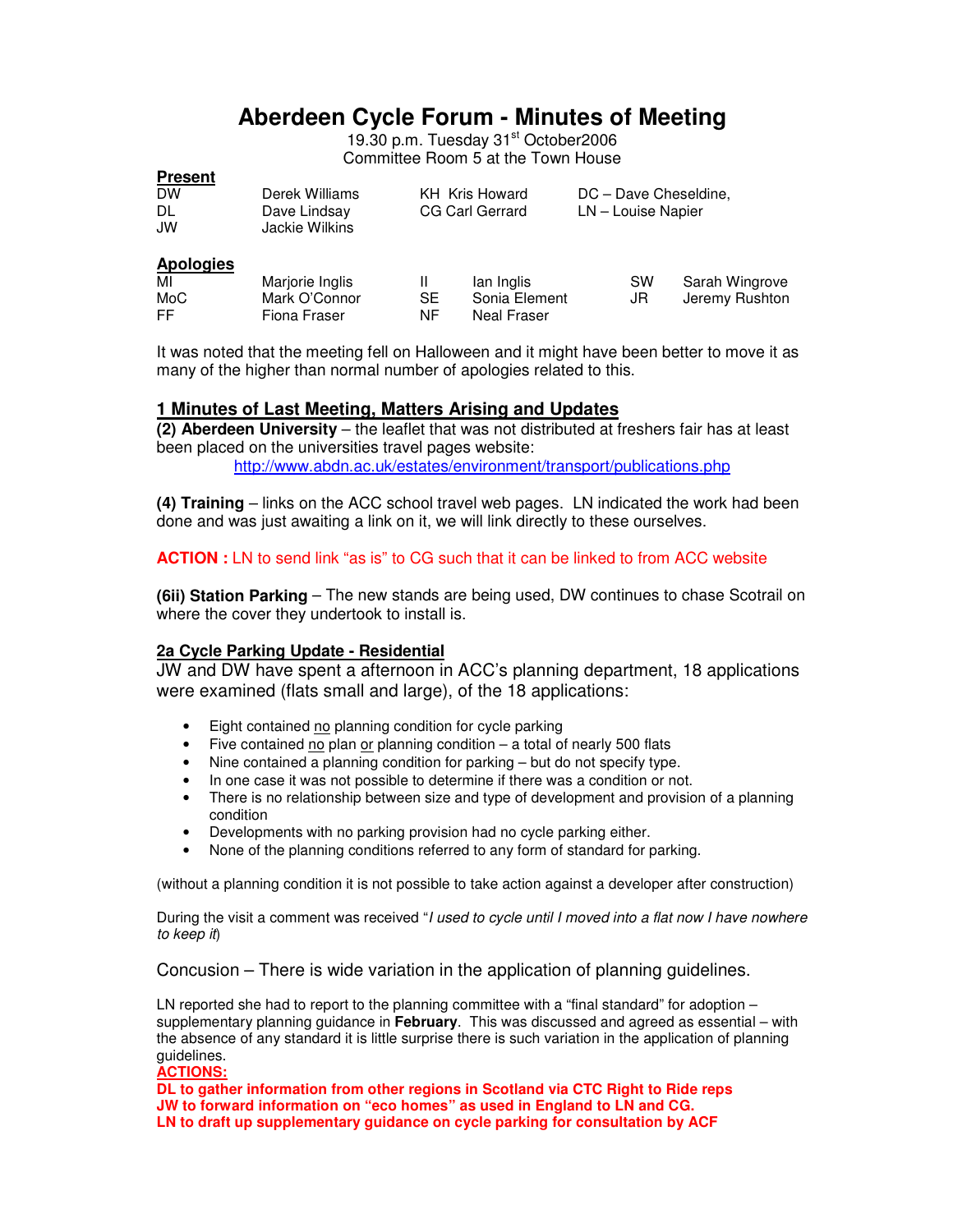As interim measure LN to keep up pressure on DC officers involving Maggie Bochel

## **2b Cycle Parking Update – City Centre / Public**

JW has had meeting with Graeme McKenzie (Roads department) – the "outstanding" city centre parking is stored in ACC depot – work orders will now be released for installation.

For the new locations GMcK has agreed to develop plans by  $28<sup>th</sup>$  November

Cove Library (Council development with no cycle provision) was discussed – agreed to put onto the "waiting list"

### **ACTION** : JW to provide updates as necessary

Note cove library to be added to listing.

### **2c Cycle Parking Update – City Centre / Public**

**Garthdee B&Q** – After initial correspondence store manager has been in contact with CG, new "loop" stand has been ordered, expected in 3 weeks it will be placed under the canopy of the store.

**Beach Boulevard** – site managing agent has asked our assistance in design of new facilities, CG has performed site visit and drawn plans for 4/5 Sheffield stands on each of the current islands. Funding will be available in next financial year (May 07) – we will contact them again nearer the time.

**Peterculter Medical Practice** (no facilities) – practice manager contacted – no response so far

**Garthdee Boots** (wheel bucklers) – letter and photographs sent to director for environmental matters at Alliance-Boots, parent company of Boots the Chemists), no response so far

**Garthdee Currys** (Wheel bucklers) / **Kitty Brewster Currys** (No facilities) – letter and photograph to Dixons Stores Group, parent company,– acknowledged and awaiting further actions.

**Alpine Bikes** (no facilities), CG is not able to do this one for "commercial reasons" – details to be passed to DL

**ACTION :** CG to provide updates as necessary and Alpine bikes details to DL.

#### 3 Pinch Points

More appearing, appears our reservations are being ignored by roads department DW has written to Ewan Kay expressing our displeasure at being ignored.

Many are being applied as traffic calming measures, Edinburgh do not use traffic islands as traffic calming measures.

Agreed we will formally object to the next batch to ensure it comes before the E&I in 23<sup>rd</sup> January.

ACTION DW to draft "paragraph" and submit. E&I committee meets on  $7^{\text{th}}$  November and 23<sup>rd</sup> January

# **4 Bike Week 2007**

Aberdeen - Banchory "mass ride" proposal discussed, agreed we do not have enough resources.